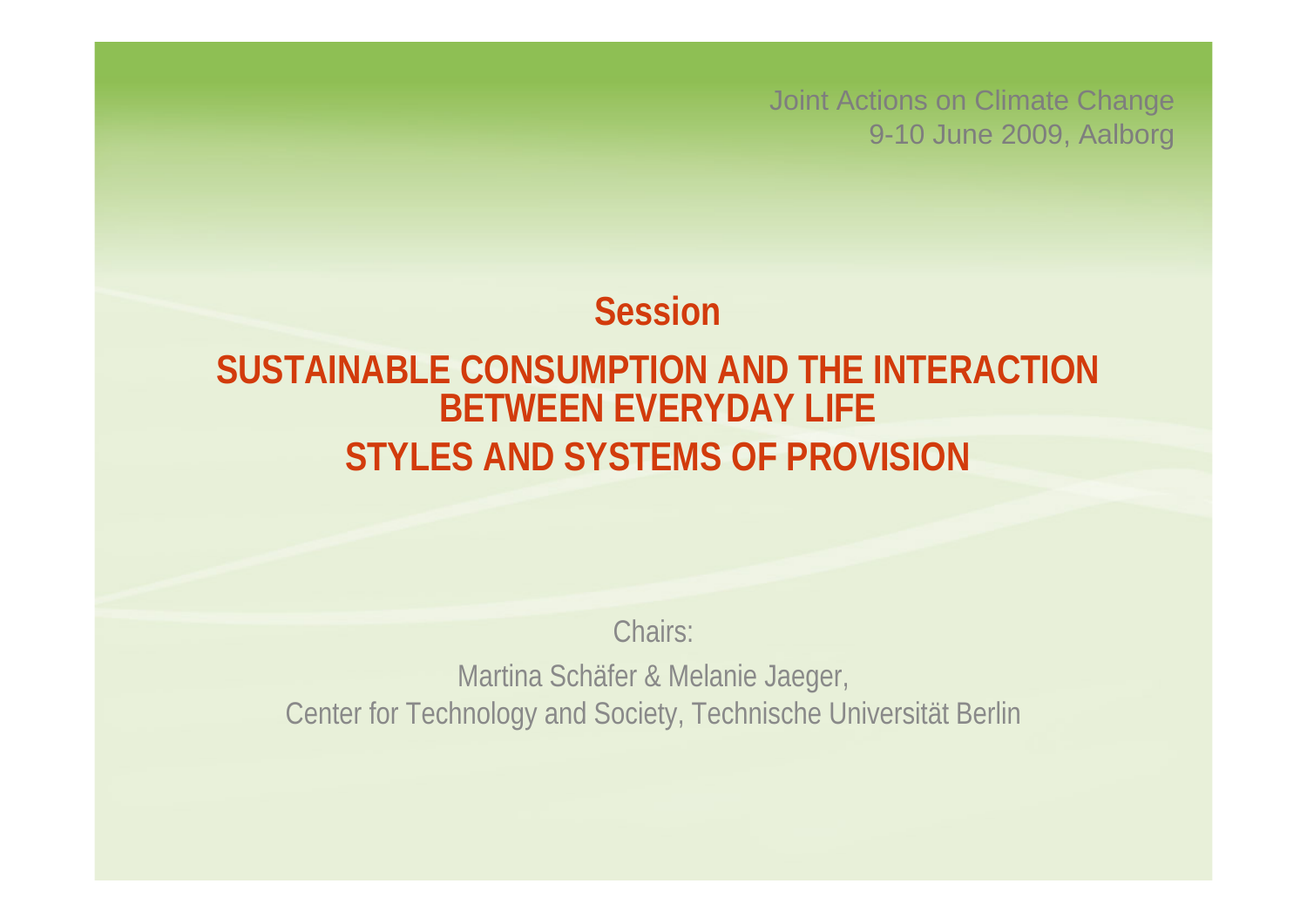Joint Actions on Climate Change 9-10 June 2009, Aalborg

# **SUBJECTIVE AND OBJECTIVE MAPS**

**THE RELATION BETWEEN APPROPRIATION OF SPACE AND CONSUMPTION INFRASTRUCTURE**

> Melanie Jaeger and Martina Schäfer Center for Technology and Society Technische Universität Berlin

> > Joint Actions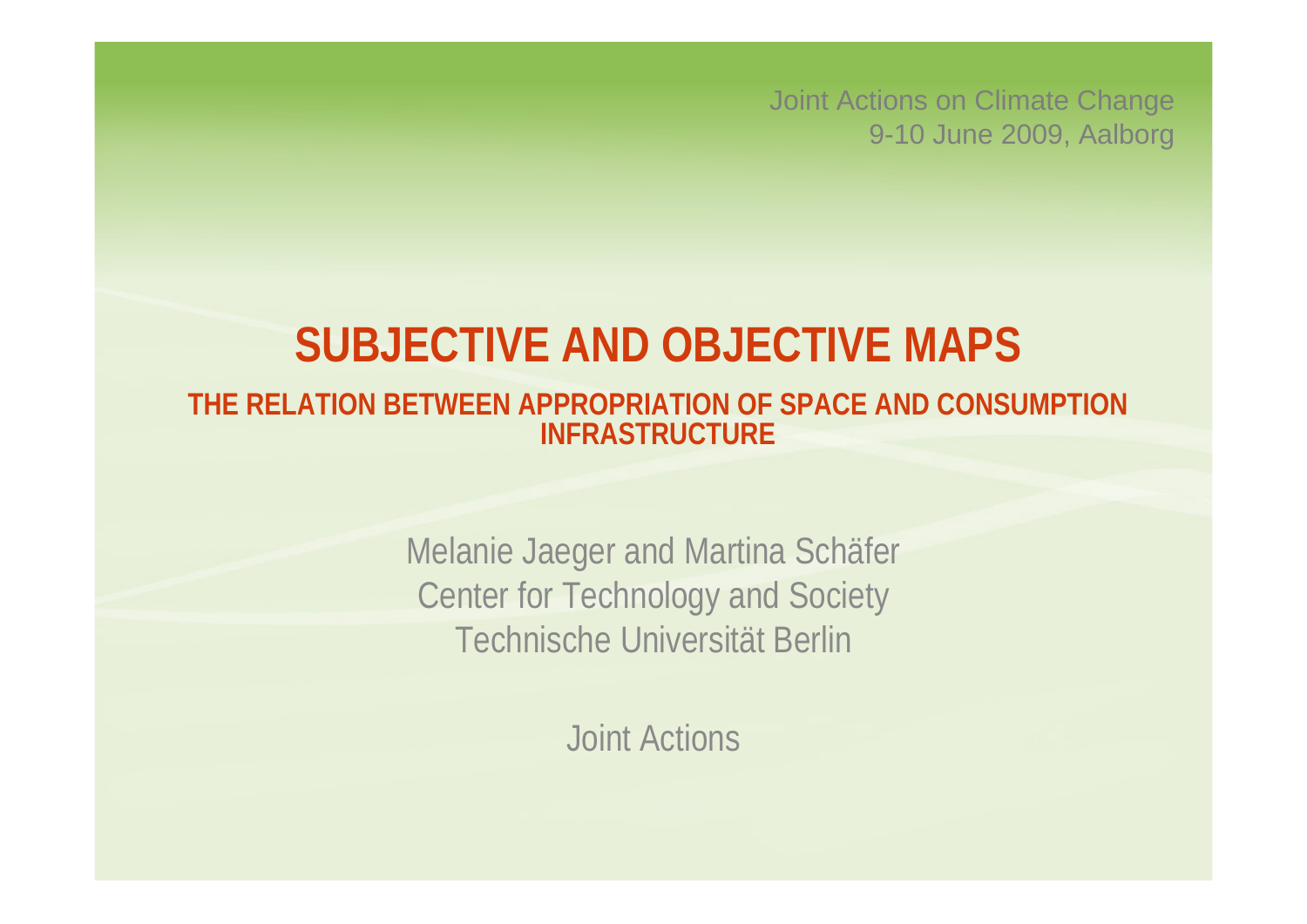# **Research project**

- **Project: "Life events as windows of opportunity for change towards sustainable consumption patterns"**
- **Duration: March 2008 February 2011**
- **Cooperation between**



**Fachhochschule Bielefeld University of Applied Sciences** 

• **Overall aim: creation and evaluation of a campaign motivating sustainable consumption after the birth of a child or moving to Berlin under consideration of consumption infrastructure**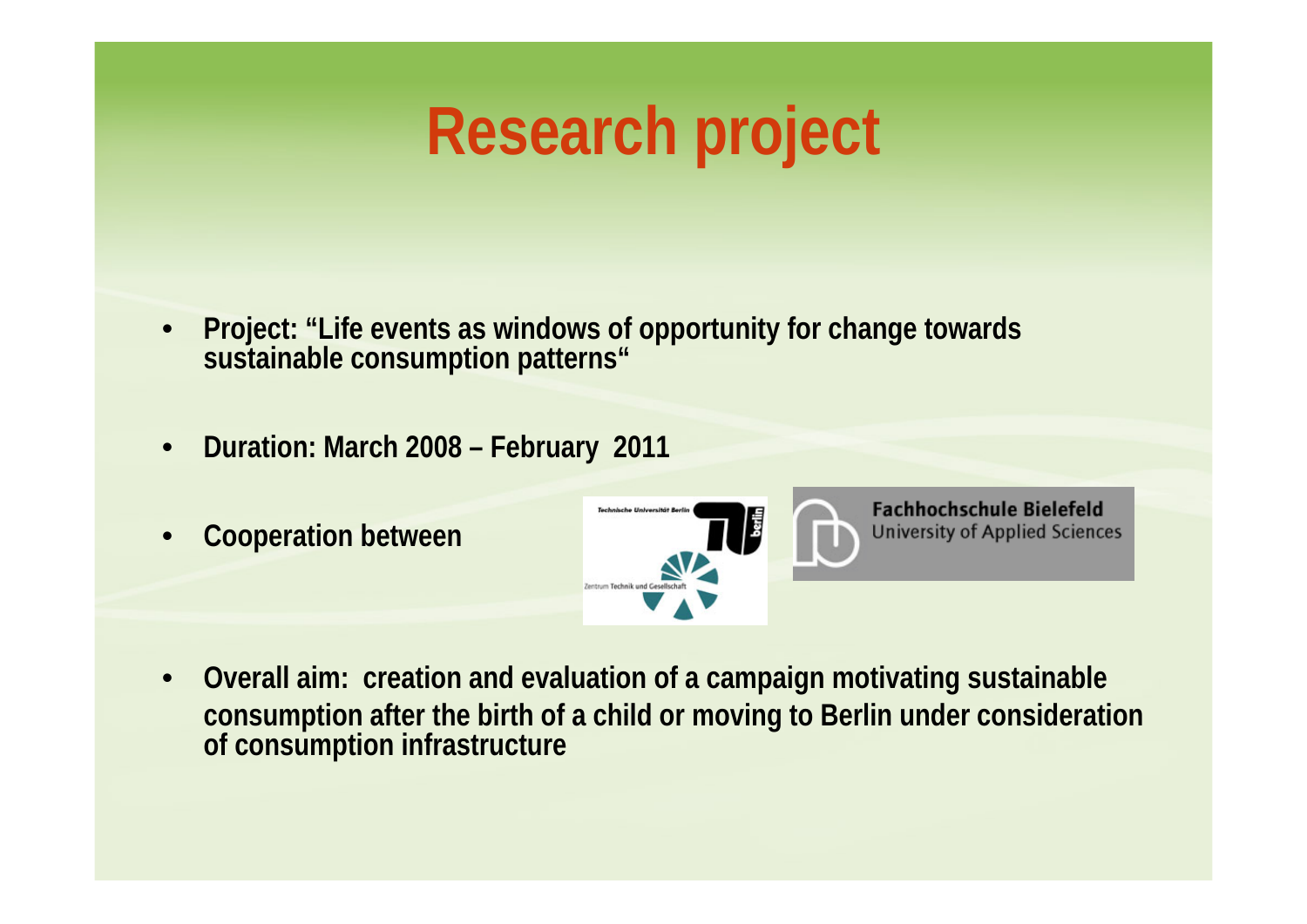## **THEORETICAL ASSUMPTION RELATION OF SPACE AND CONSUMPTION**

**Three important assumptions from cultural geography/ sociology of space**

- **1. Consumption is an aspect of culture. Culture is produced and reproduced in (daily) activities which can be reflected and unreflected.**
- **2. Spatial contexts of cultural practices structure the activities occuring within them.**
- *3. Spaces* **are becoming** *places* **through the use and activities of people within them.**
- **The process of space appropriation is important to understand consumption practices.**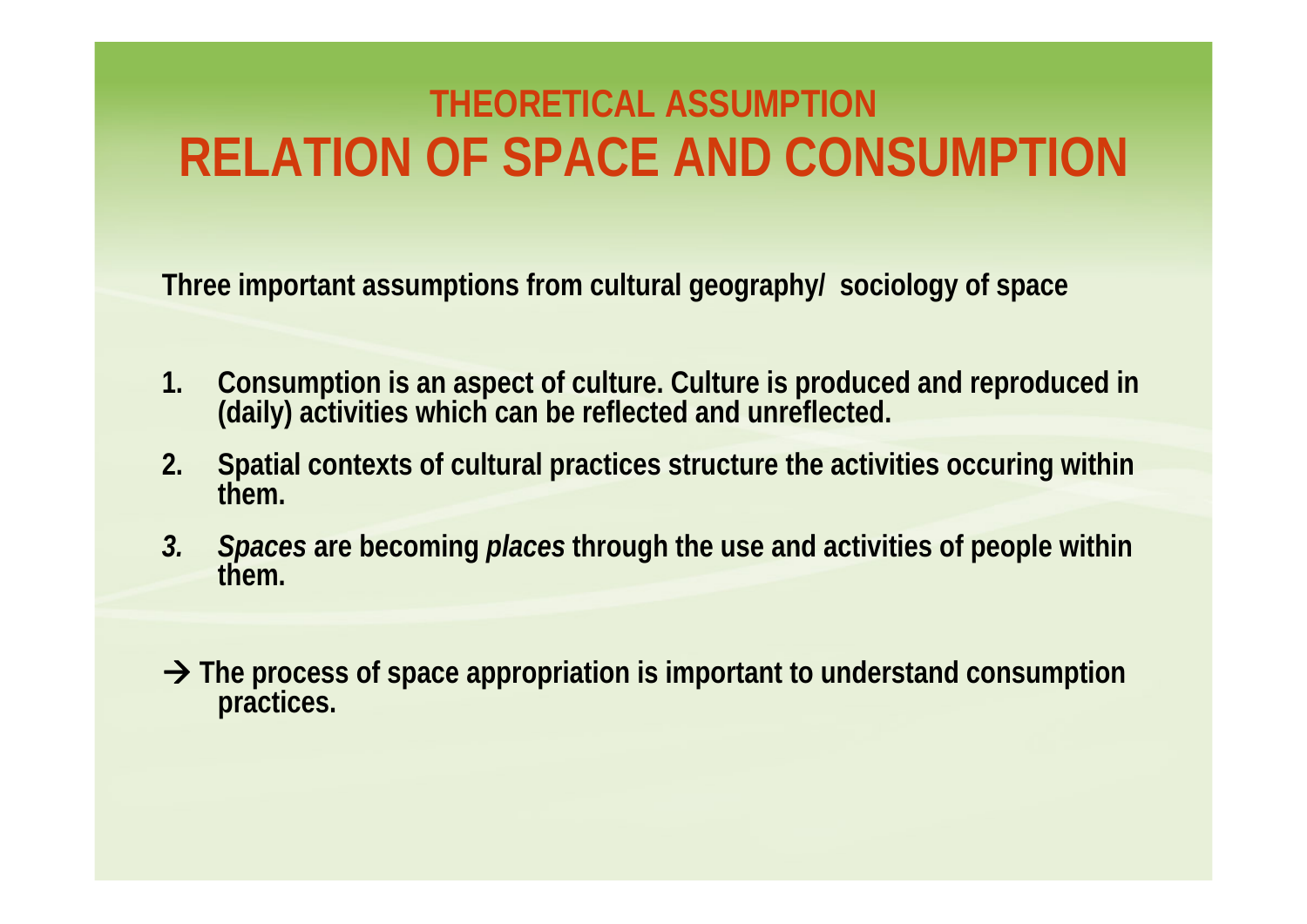### **(Some) Elements of space appropriation and consumption**

HUMAN AGENT

**STRUCTURES** 

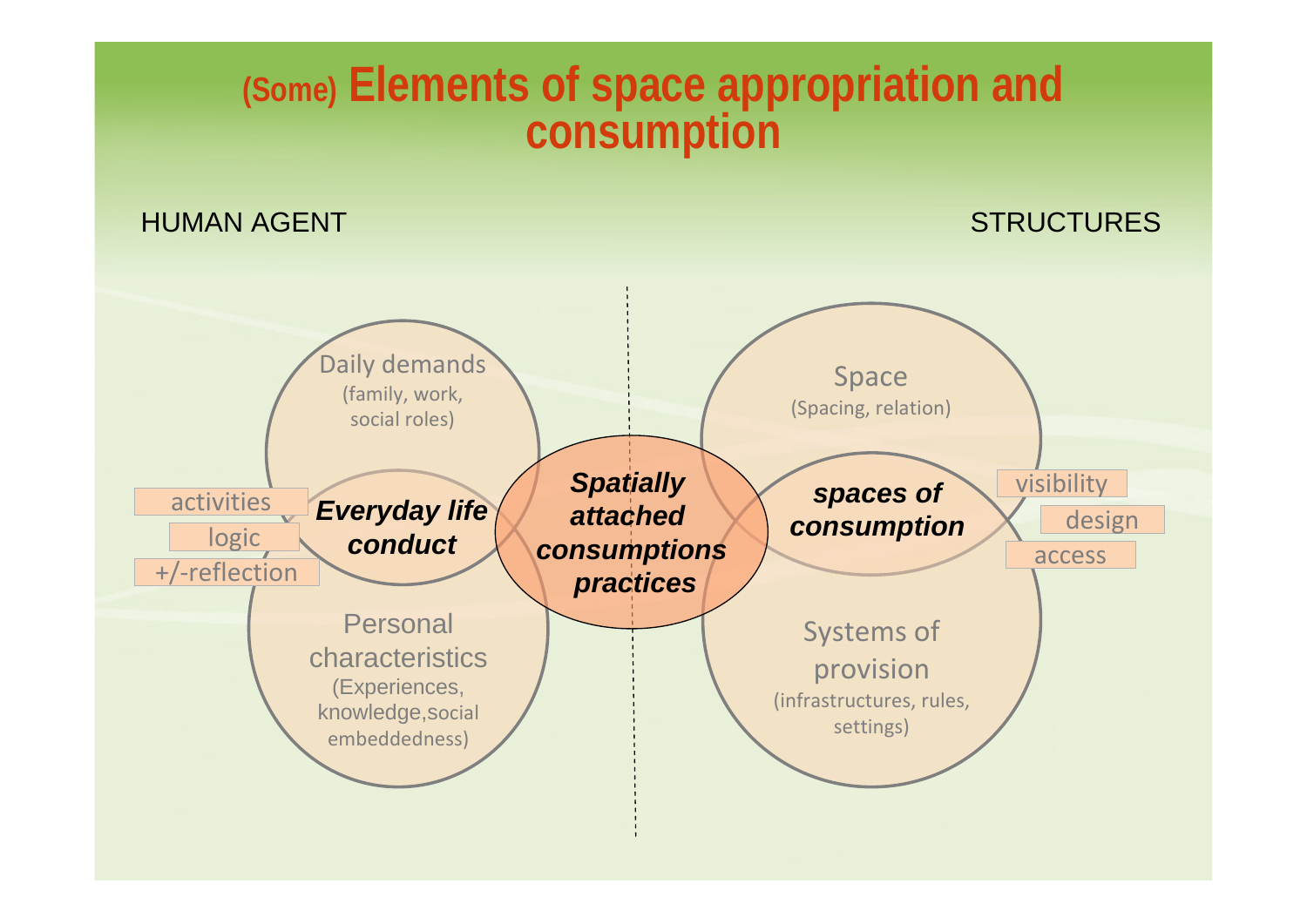## **(Some) Central questions**

**How is consumption organised in everyday life in relation to space and place?**

**What are challenges for everyday life organisation caused by life events such as 'moving to Berlin' or 'birth of a child'?**

**How is the (new) surrounding appropriated and how are consumption practices attached to space and place? How is the new surrounding shaping this process?**

**What is the relation between 'objectively given' and 'subjectively perceived' consumption opportunities/ consumption infrastructure?**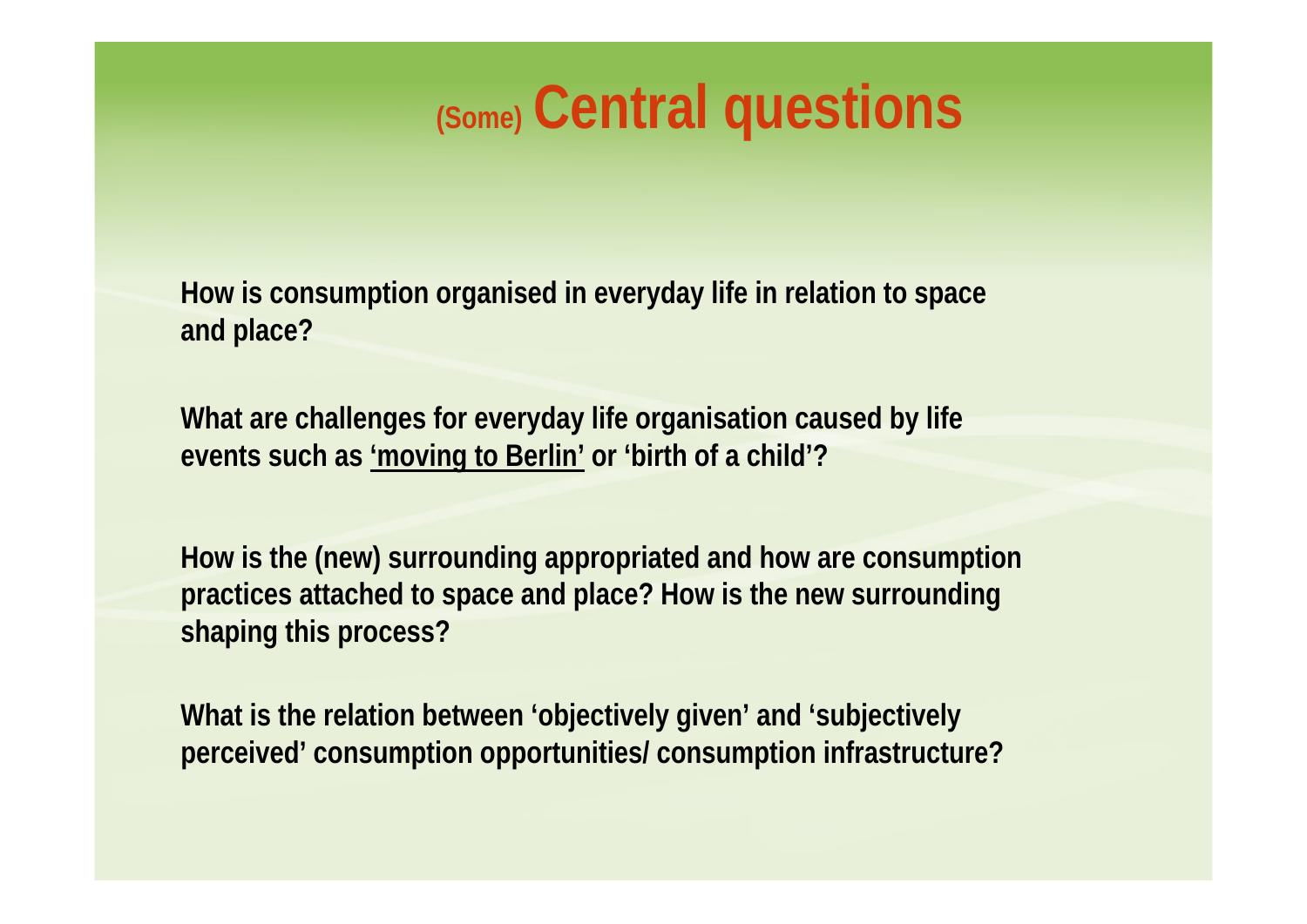# **QUALITATIVE DESIGN**

#### Target group:

- Non- participants and participants of the campaign

Method:

Two-phase problem focused interview (1,5 – 2 h):

- 1. Narrative introduction concerning life event
- 2. Focus: Everyday practices and consumption patterns in the areas: energy use, nutrition and mobility (incl. Map drawing)

Analysis:

- Mainly Grounded Theory (supported by Atlas.ti)
- Identification of consumption relevant practices and development of practicerelated typology

Current status:

- 14 interviews completed
- Comparison of 7 interviews with relocaters (4 w, 3 m, age 26 34)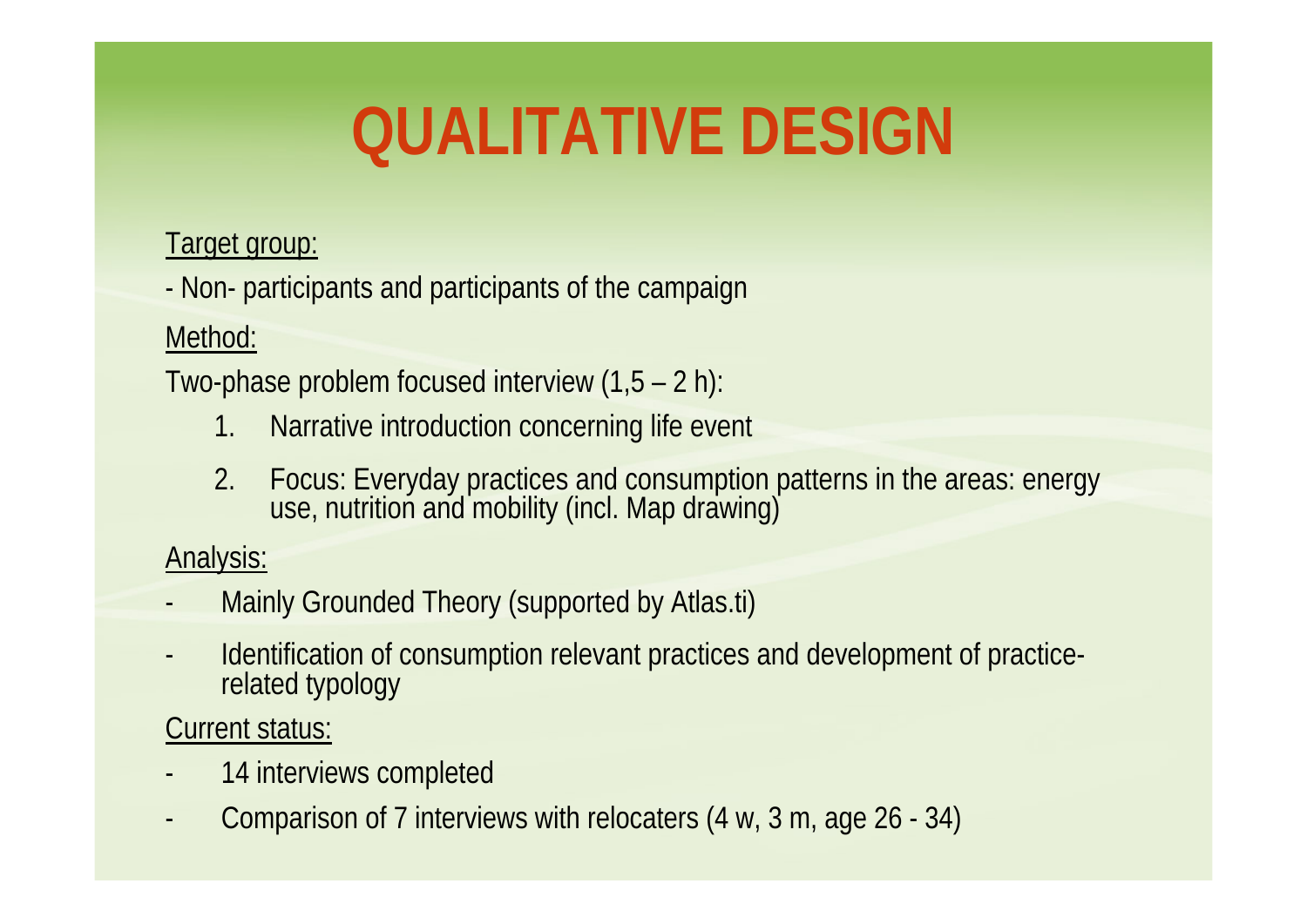## **First Results CENTRAL CATEGORIES**

#### **Influence of life‐event:**

#### **Definition of change‐sensitive areas (areas of challenge)**

• *Relevant question*: where is most change happening?

| Change-sensitive area     | Challenge                        | <b>Relation to consumption</b>  |  |
|---------------------------|----------------------------------|---------------------------------|--|
| Socio-                    | $\rightarrow$ social negotiation | $\rightarrow$ social experience |  |
| <i>interactional</i>      | of everyday (incl.               | through                         |  |
| (Social relations/life)   | consumption)                     | consumption                     |  |
|                           |                                  |                                 |  |
| <b>Self-referential</b>   | $\rightarrow$ finding structure  | $\rightarrow$ self-experiencing |  |
| (professional dev., self/ | and sources for                  | through                         |  |
| <i>identity)</i>          | (altered) self definition        | consumption                     |  |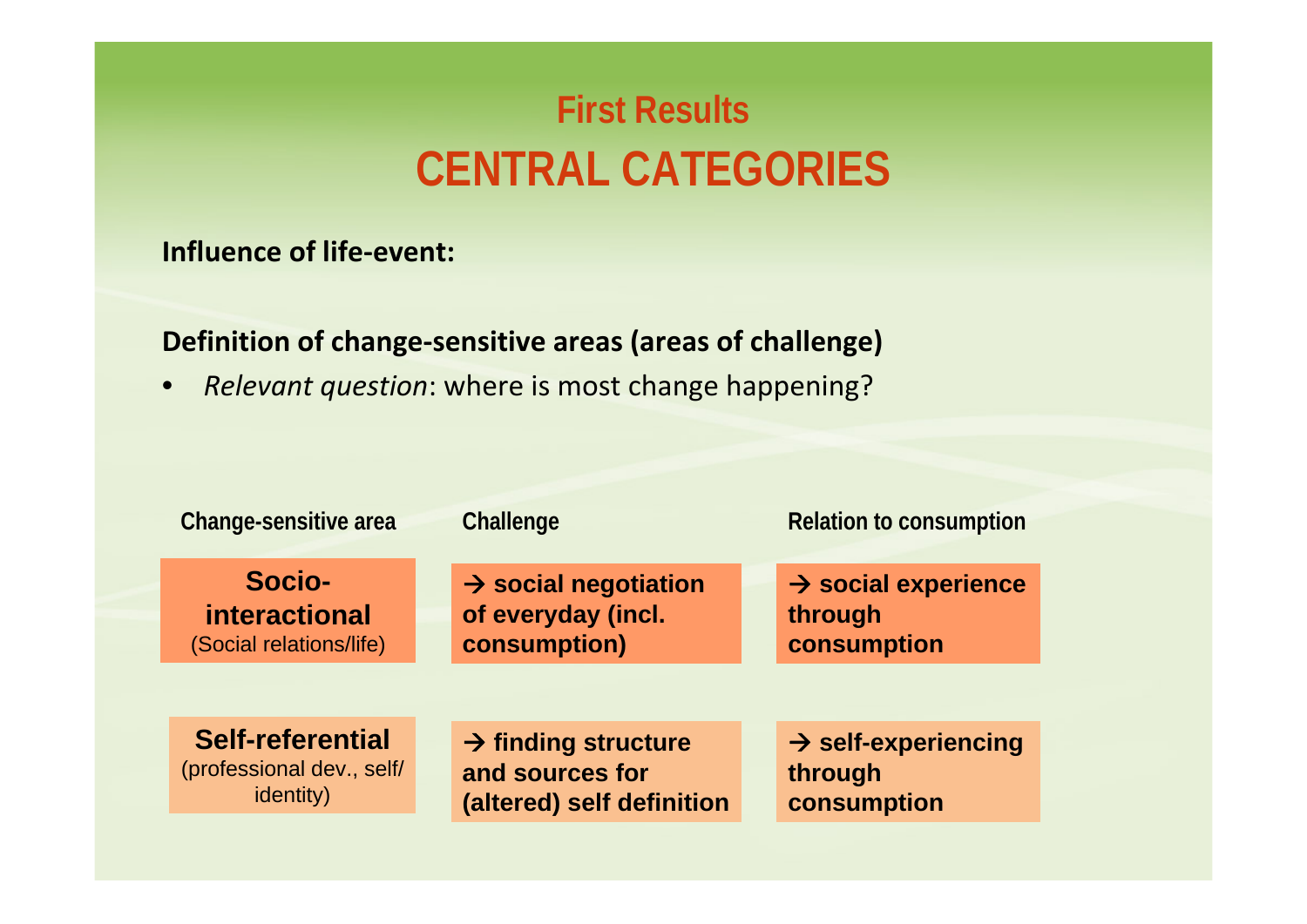## **First Results CENTRAL CATEGORIES**

#### **Influence of life‐event: Types of re‐organisation of everyday:**

*"I buy stuff if necessary if I feel like… a cheese here and a bread there […] mostly what is on the way… the Edeka here at the corner or sometimes even the Kiosk or Internetcafé in the house "*

*"that is something where you have to prioritize or not… it just changes the order…but that is nothing bad"*

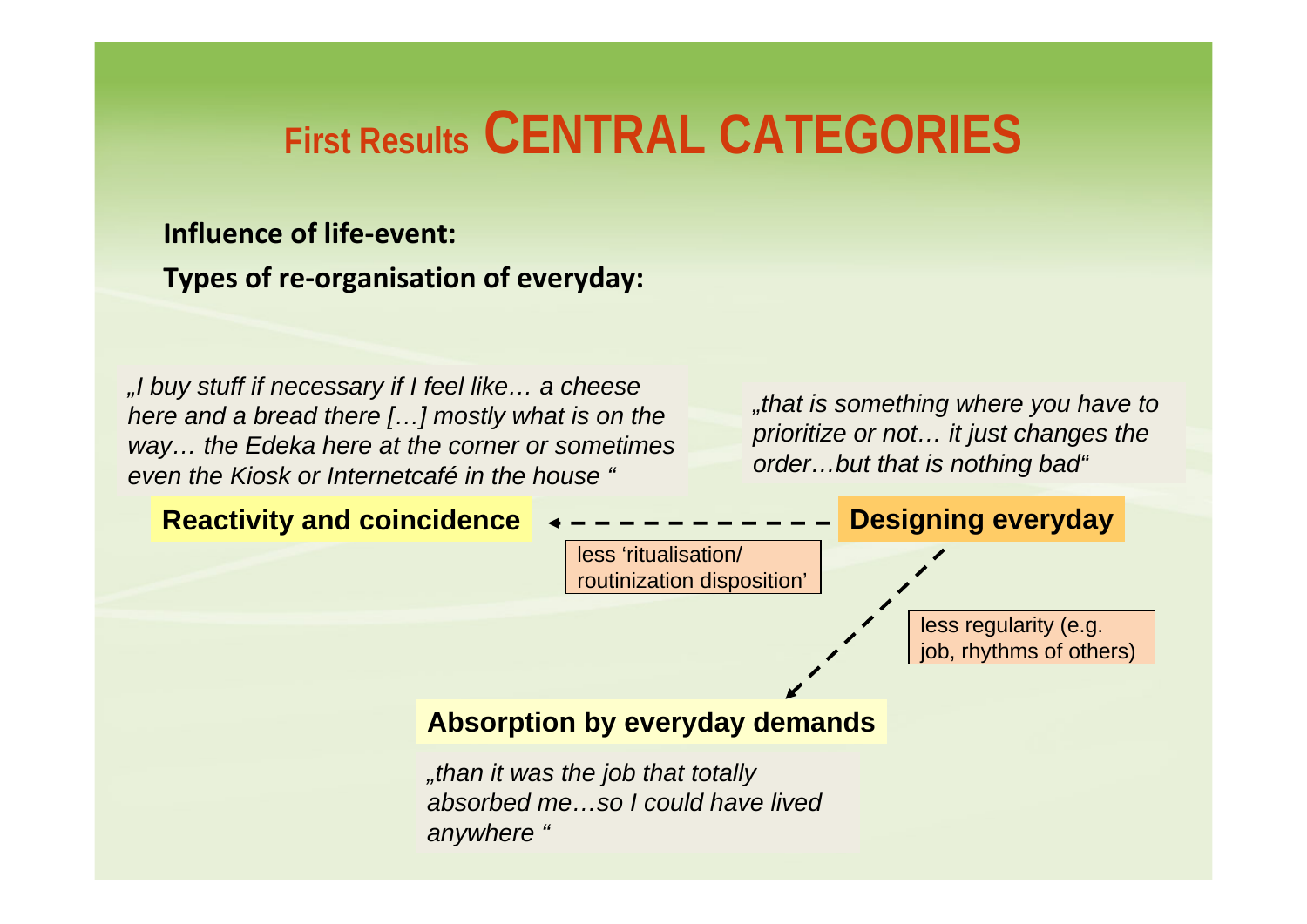| <b>Relation between CENTRAL CATEGORIES</b>  |                         |                                                                   |  |                                                                                                      |  |  |
|---------------------------------------------|-------------------------|-------------------------------------------------------------------|--|------------------------------------------------------------------------------------------------------|--|--|
|                                             |                         | <b>Types of space appropriation</b>                               |  | <b>Types of space organisation</b>                                                                   |  |  |
| <b>Reactivity</b><br>and<br>coincidence     |                         | Mere exposure                                                     |  | Usage of 'what is on the way'<br>or 'structures of opportunity'                                      |  |  |
| <b>Absorption</b><br>by everyday<br>demands |                         | Pragmatic<br><b>use</b>                                           |  | Importance of visible and<br>accessible infrastructures                                              |  |  |
| <b>Designing</b><br>everyday                | Socio-<br>interactional | [Home more important!]<br><b>Socially stimulated</b><br>discovery |  | "Path-bound"<br><b>Systematic</b><br><i><b>Ritualisation</b></i><br>segmentation of<br>disposition!] |  |  |
|                                             | Self-<br>referential    | <b>Active exploration</b><br>['Kiez' more important!]             |  | environment<br>[Proximity effect!]<br>"Area-bound"                                                   |  |  |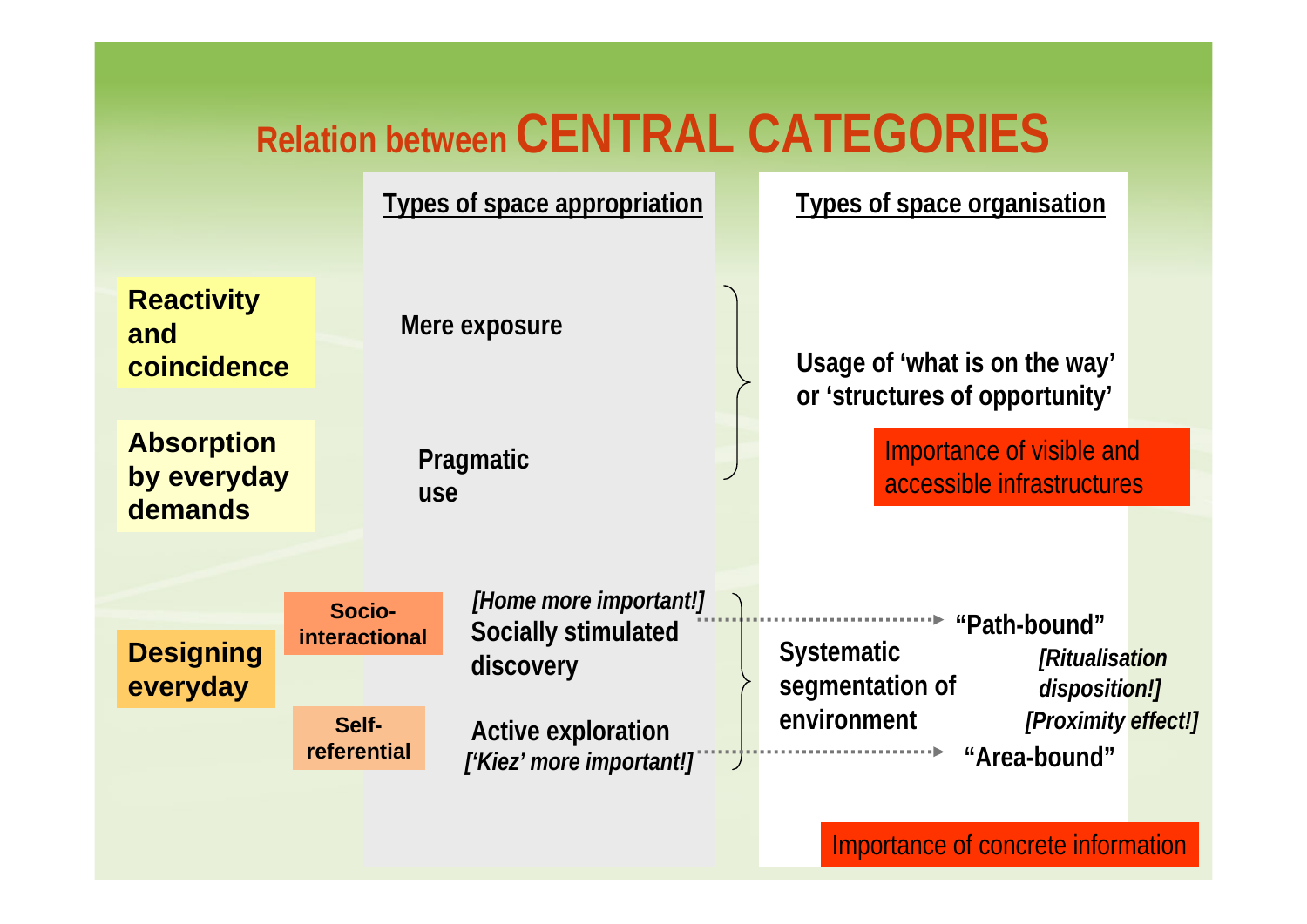## **Preliminary conclusions**

- Same surroundings are appropriated differently considering
	- 'development challenge' of live-event (socio-interactional, self- referential)
	- Type of 'everyday re-organisation' (absorption, reactivity, design)
- Consumption practices are differently well-defined concerning their space bondage (coincidental/ pragmatic vs. meaningful/ ritualised bondage)
- Campaign can be relevant for both types of space appropriation
	- Brings information to the door, makes visible 'what is on the way'
	- Offers different levels of 'information concreteness', offers the opportunity to choose and to take part in special activities